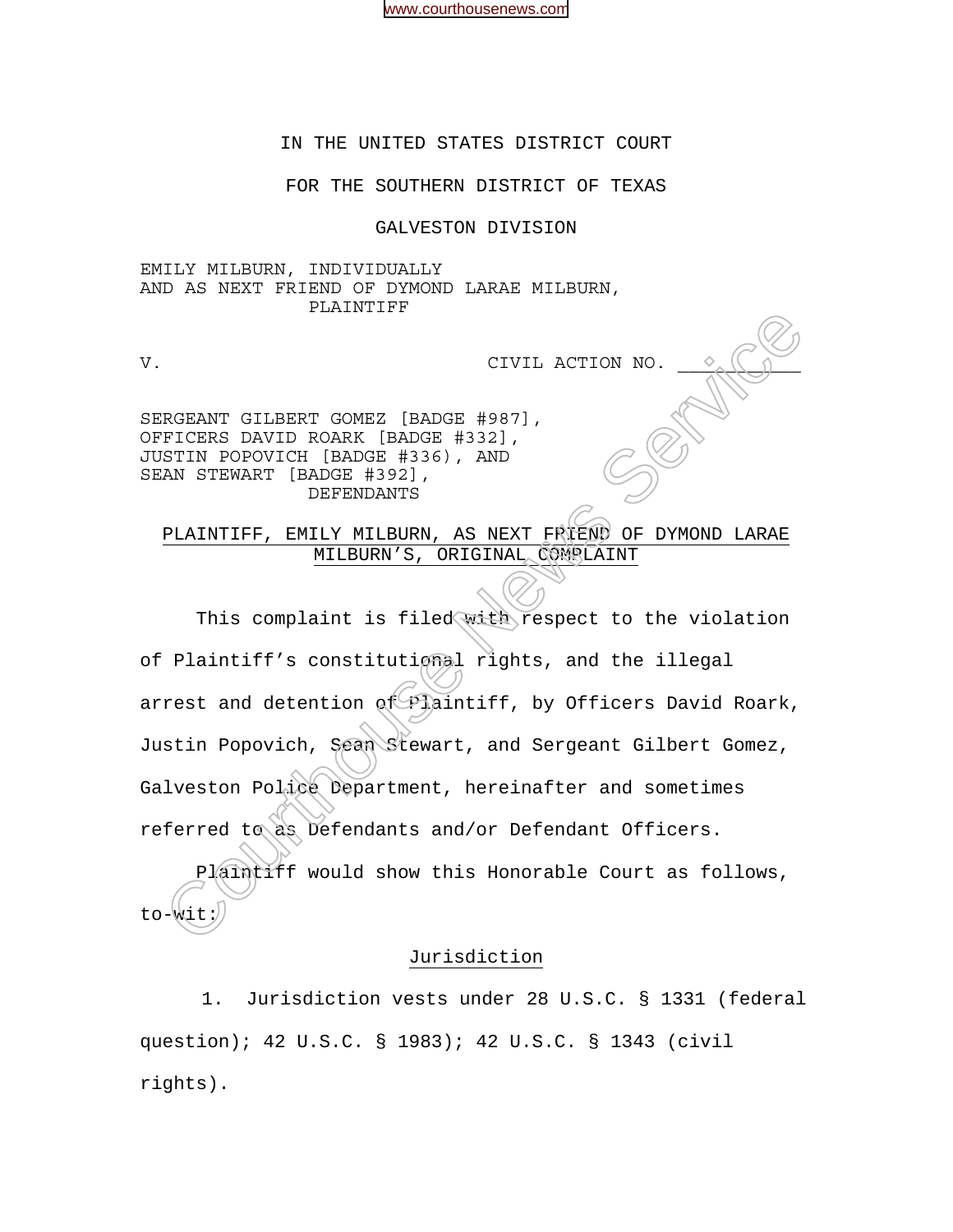2. Plaintiff asserts pendent jurisdiction for the state law claim of illegal arrest and detention.

3. The incidents that form the basis of this lawsuit occurred in Galveston County, Texas.

# Parties

 4. Plaintiff, Emily Milburn, is a resident of Galveston County, Texas.

 5. The Defendant officers were employees of the City of Galveston Police Department at the time of the incident which is the subject of this lawsuit.

 6. The incident which is the subject of this lawsuit occurred in Galveston County, Texas.

## Factual History

 7. On the night of August 22, 2006, Plaintiff's mother, Emily Milburn, was preparing her children for school the next day, when a breaker broke, cutting off electricity to the family's home, located at 2001 24th Street, Galveston, Texas. Plaintiff requested her child, Dymond, to go outside and hit the switch, located downstairs and outside the house.

 8. When Plaintiff went outside the house toward the breaker box, a blue van drove up to the house. The time was roughly 7:45 p.m.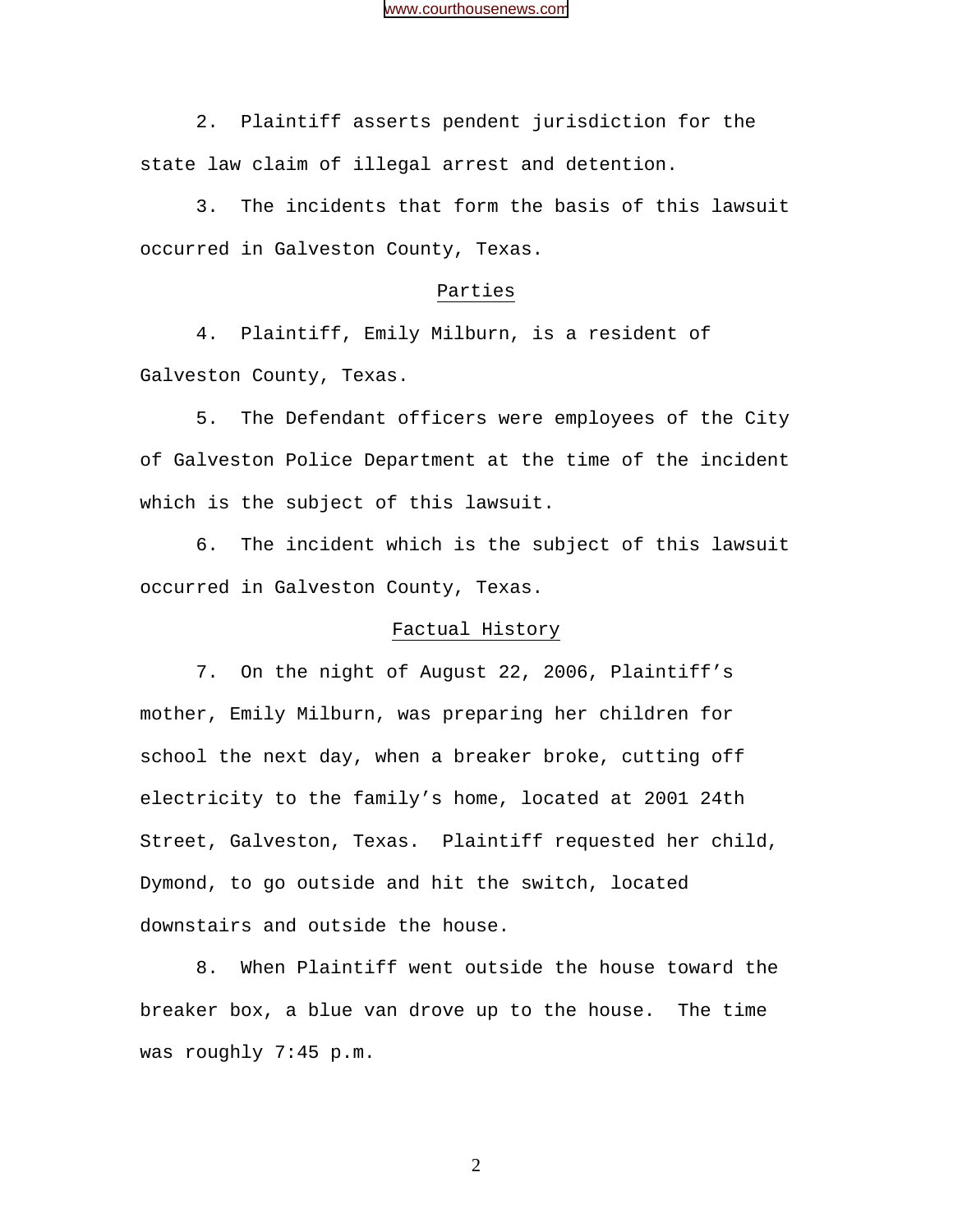9. Several men came out of the van and ran toward Plaintiff. One of the men grabbed Plaintiff, and said "you're a prostitute. You're coming with me."

 10. The men were later identified as Officers Justin Popovich, Sean Stewart, and David Roark, and Sergeant Gilbert Gomez of the Galveston Police Department, Narcotics Division. The van they were traveling in was unmarked and the officers were not in uniform. The officers did not identify themselves as police.

11. Dymond grabbed a tree and started yelling "Daddy, Daddy, Daddy."

12. Dymond was twelve (12) years old at the time these events took place.

13. The officer who was holding Plaintiff covered her mouth. The officer was ultimately identified as David Roark.

14. Wilfred Milburn, Plaintiff's father, was on the balcony when heard his daughter's cries for help and came outside. Emily Wilburn also heard the cries and ran outside. When they arrived outside, Plaintiff was hysterical and holding on to the tree with one arm; two officers were striking Plaintiff's child be head, face and throat at the time.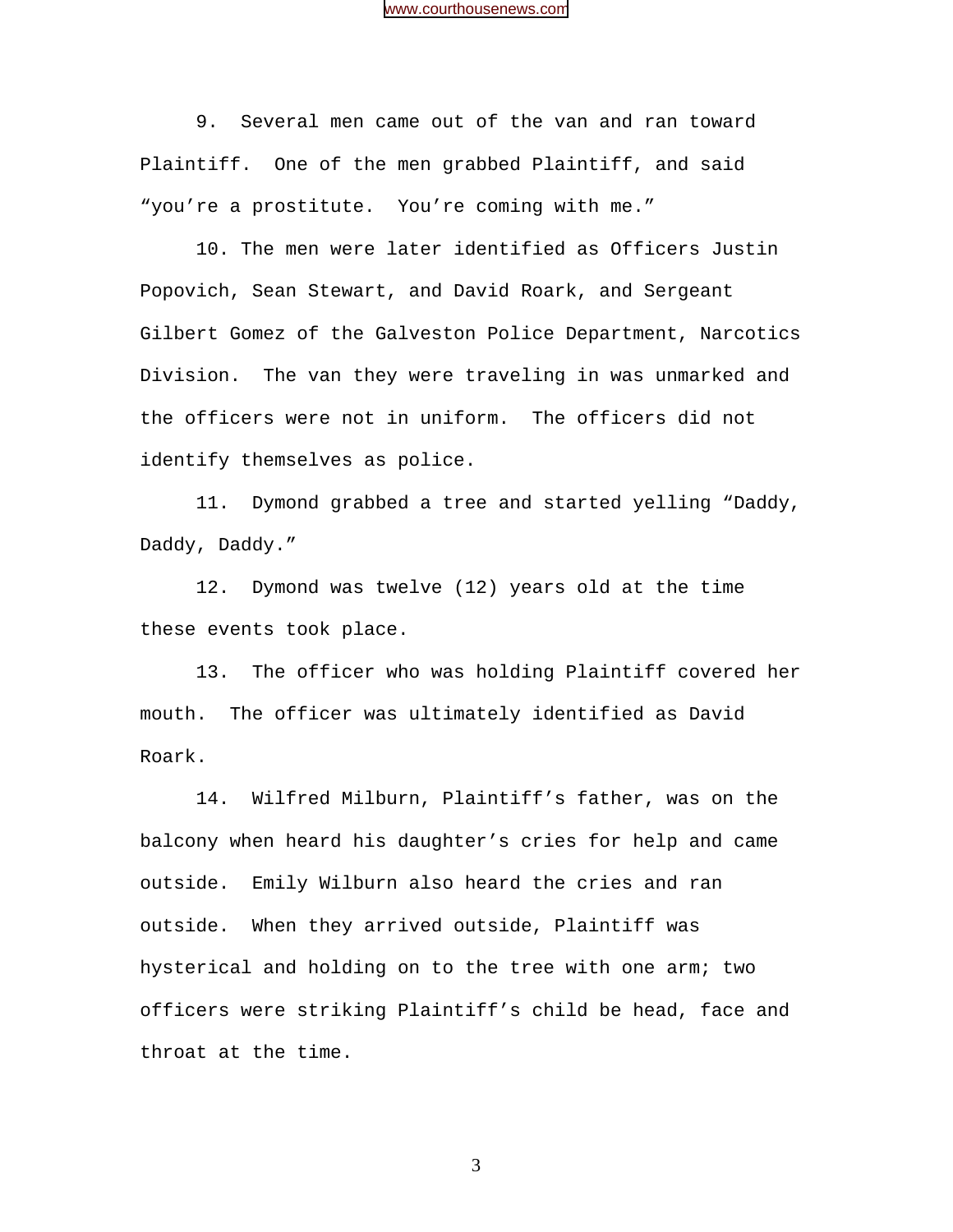14. At no time did the supervising officer (Gomez) on the scene intervene and stop the illegal seizure and assault.

15. The Officer stated that they had received a call reporting three (3) prostitutes in the neighborhood and that drug dealing was "going down."

16. The officer hit Plaintiff in the back of head with a flashlight, hit her neck, throat, slapped her across the face, and told her to get off the tree.

17. Wilfred Milburn told the officer "that's our daughter. She's twelve."

18. The officer responded, "I don't care if she's twenty-two, thirty-two, or forty-six. Tell her to calm down."

19. Plaintiff's parents asked the officers if they could comfort their daughter. Their request was denied.

20. The family's five (5) month old puppy grabbed the officer's leg. The officer threatened that if they did not grab the dog, he would shoot it.

21. It was ultimately learned that the dispatch call the officers were responding to reported three white females soliciting one white male and one black male drug dealers. The reported location was Avenue P and One-Half  $(P1/2)$  and  $24<sup>th</sup>$  Street, Galveston, Texas.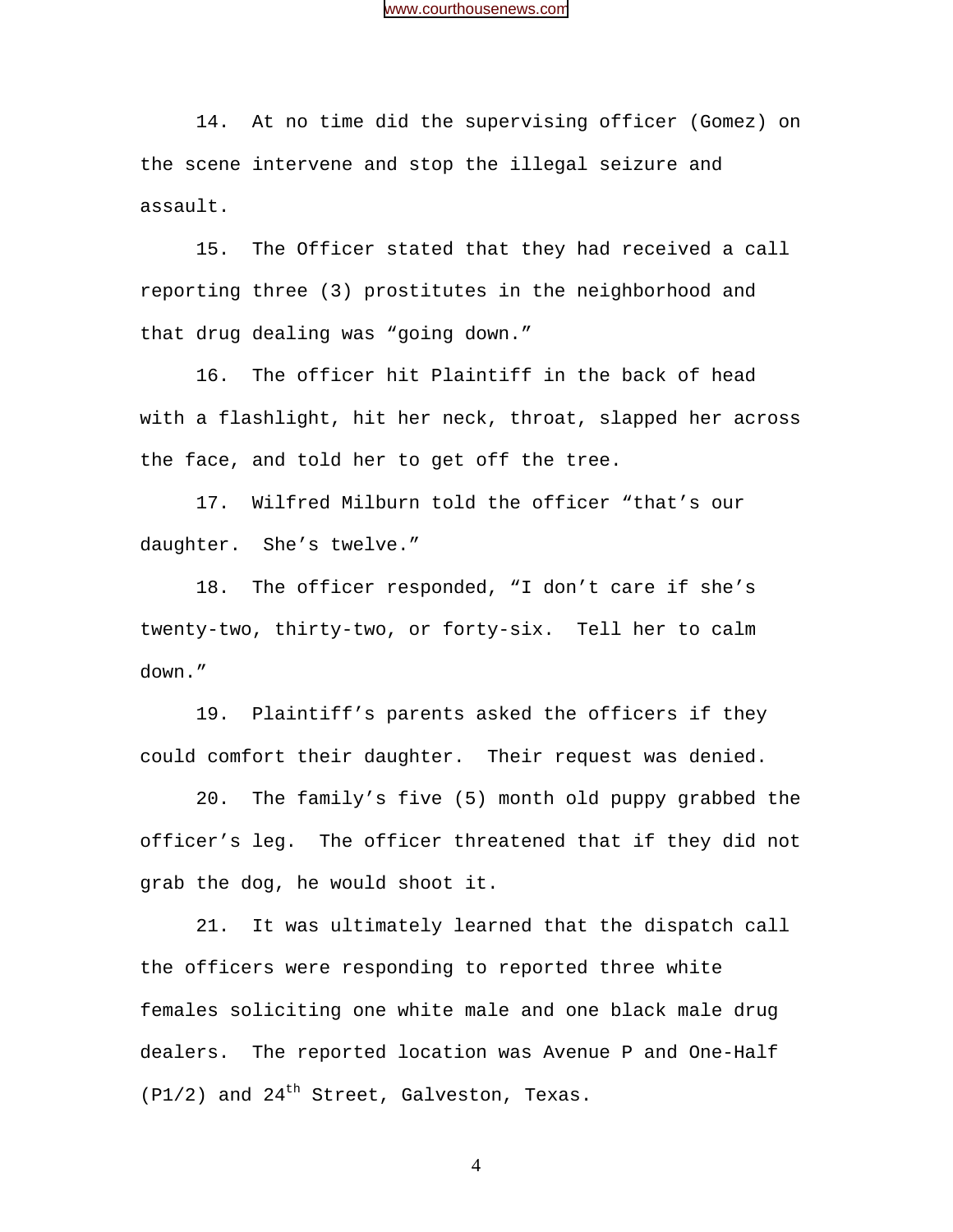22. Dymond is an African-American female. During her encounter with the officers on August 22, 2006, Plaintiff was dressed in a black and white T-shirt and red, cotton athletic shorts. At the time, Dymond was five (5) feet and six (6) inches tall, and weighed one hundred and twenty (120) pounds. She was an honor student attending advanced classes at Austin Middle School.

23. As a result of the Officers' assault, Dymond suffered from pain in the back of the head, lower back pain, a sprained wrist with abrasions, and throat, neck and face pain. Plaintiff's parents took her to the University of Texas Medical Branch for treatment. They arrived at the emergency room at 9:24 p.m. on August 22, 2006. Plaintiff was treated for head injuries and multiple contusions. The examining physician found that Plaintiff suffered injuries from multiple blows to the head, face, neck, lower back, left shoulder, and left hip/waist area. She suffered a contusion to the back of the head (where she was struck with a flashlight). There were abrasions on her arm and wrist. Plaintiff's throat was swollen; she had difficulty swallowing, nausea and vomiting, and hoarseness of voice due to being struck in the throat. She had black eyes, scalp lacerations, tenderness of the vertebrae. She was experiencing double vision and loss of hearing.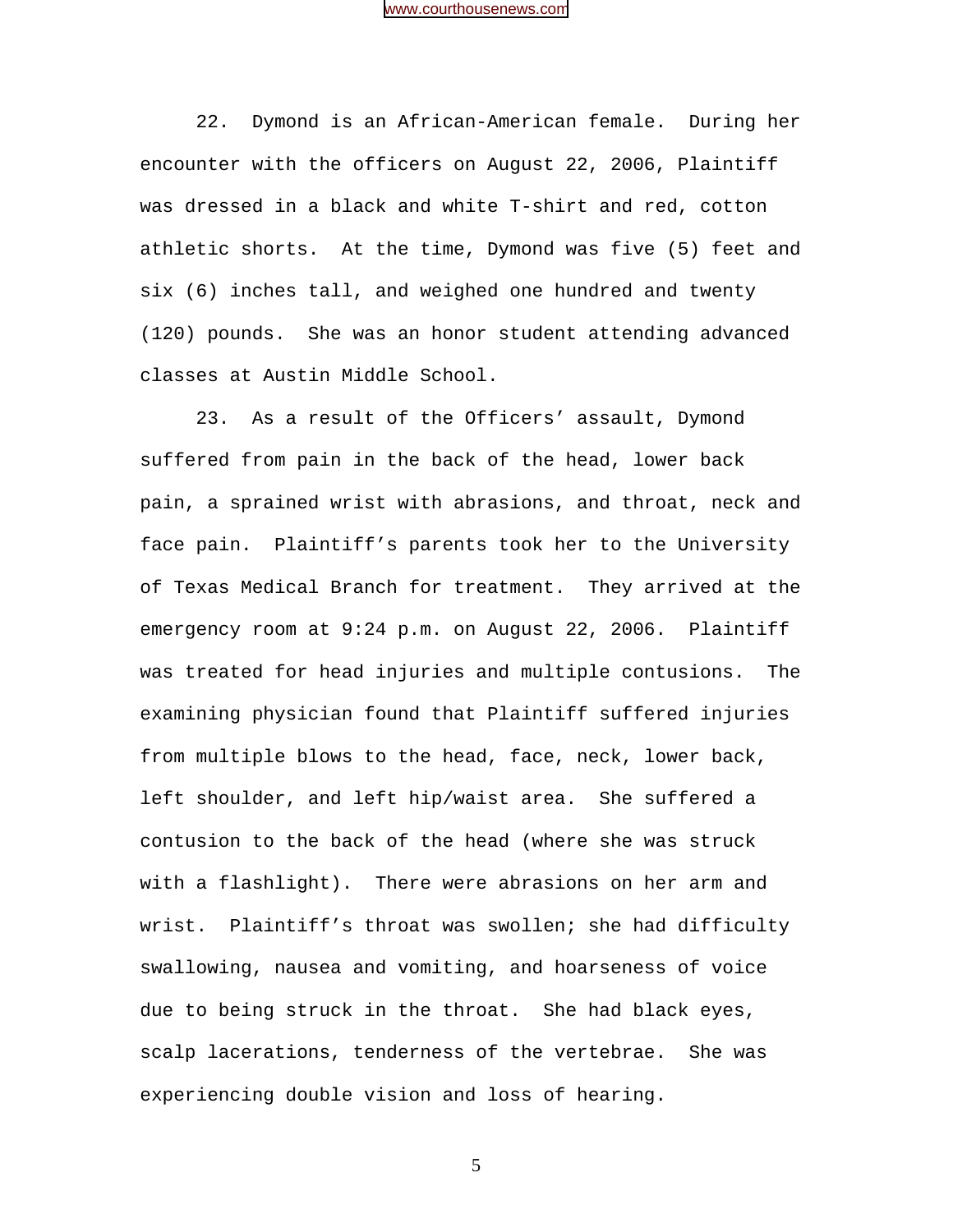Plaintiff's ear drum and nose were also injured (blood in ear, bruised nasal septum, and nose bleed).

24. On Friday, September 15, 2006, at 10:00 a.m., twelve (12) year old Dymond Milburn was arrested for assaulting a public servant. The arrest took place while Dymond was at school.

25. Since the incident, Plaintiff has had regular nightmares in which police officers are raping her, beating her, and cutting off her fingers. Her fear prevented her from participating in normal activities (going outside to play) which she no longer considered safe. Plaintiff sought psychological treatment, and on October 31, 2006, she was diagnosed with post-traumatic stress disorder due to the incident which is the subject of this lawsuit.

26. Plaintiff's arrest was without probable cause and without due process. Plaintiff was required to hire counsel to defend her rights against the unfounded charges. Trial on the case against Plaintiff commenced on October 3, 2007; however, a mistrial was declared the same day. At the time of the filing of this lawsuit, no retrial is pending.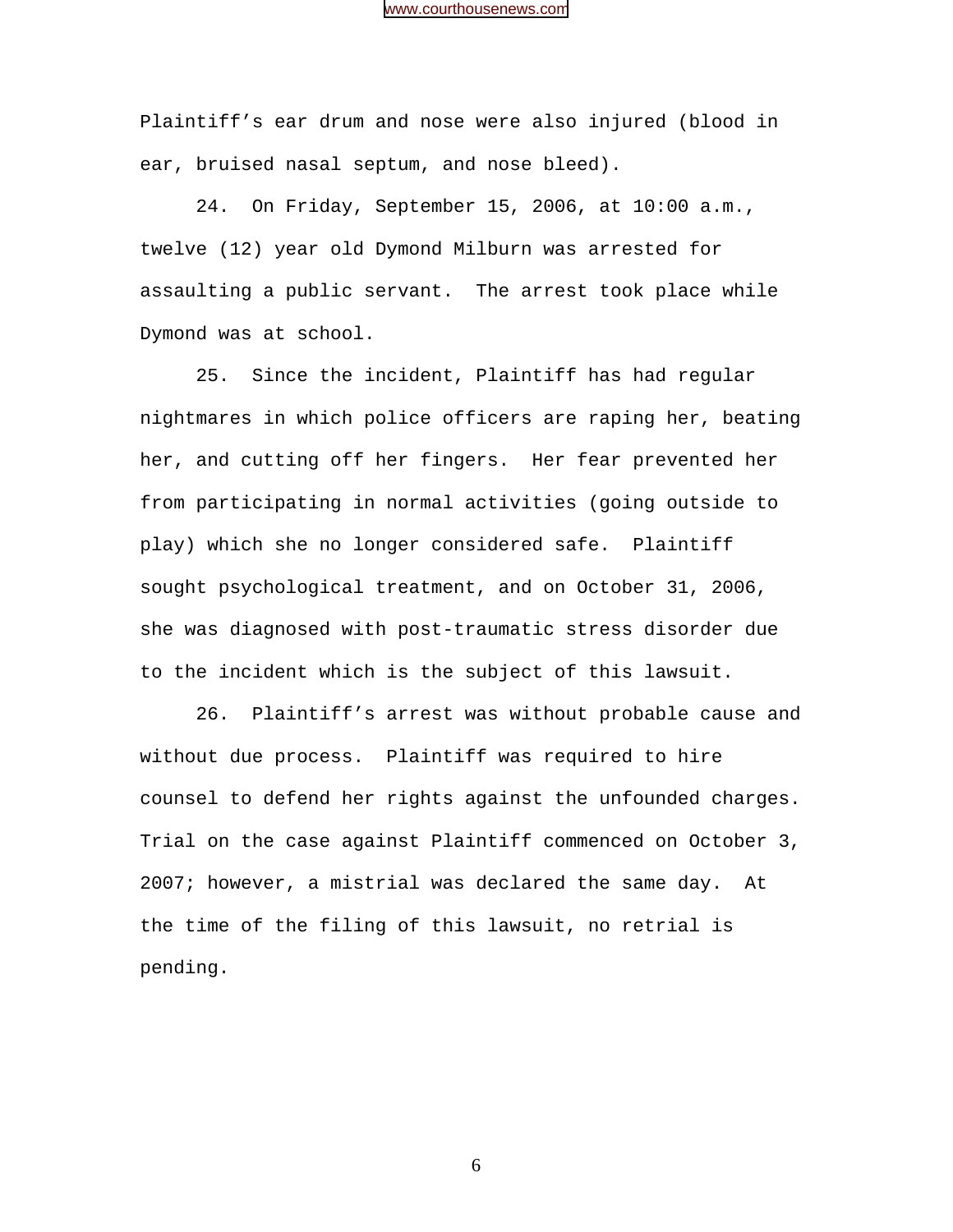# Causes of Action Color of State Law and Violation of Clearly Defined and Known Rights

 27. Defendant Officers at the time of the incident were police officers for the City and County of Galveston. At all times material to this action, Defendants were acting under color of law.

28. Defendants' actions on August 22, 2006, violated Plaintiff's clearly defined rights, including Plaintiff's right to be free from excessive force (seizure and detention). The seizure, assault, and detention was not reasonable and without probable cause. The seizure worked to deny Plaintiffs of a known right and privilege. The assault was unjustified under established state and federal law and violated Plaintiff's rights. Such rights were known rights at the time of the application of excessive force and detention.

#### Illegal Arrest and Detention

29. The actions of the Defendant Officers on August 22, 2006, also constitute the state law claims of illegal arrest and detention**.** The seizure and detention were unreasonable and without probable cause. The defendants willfully seized and detained Plaintiff, the detention was without Plaintiff's consent, and without legal authority or justification.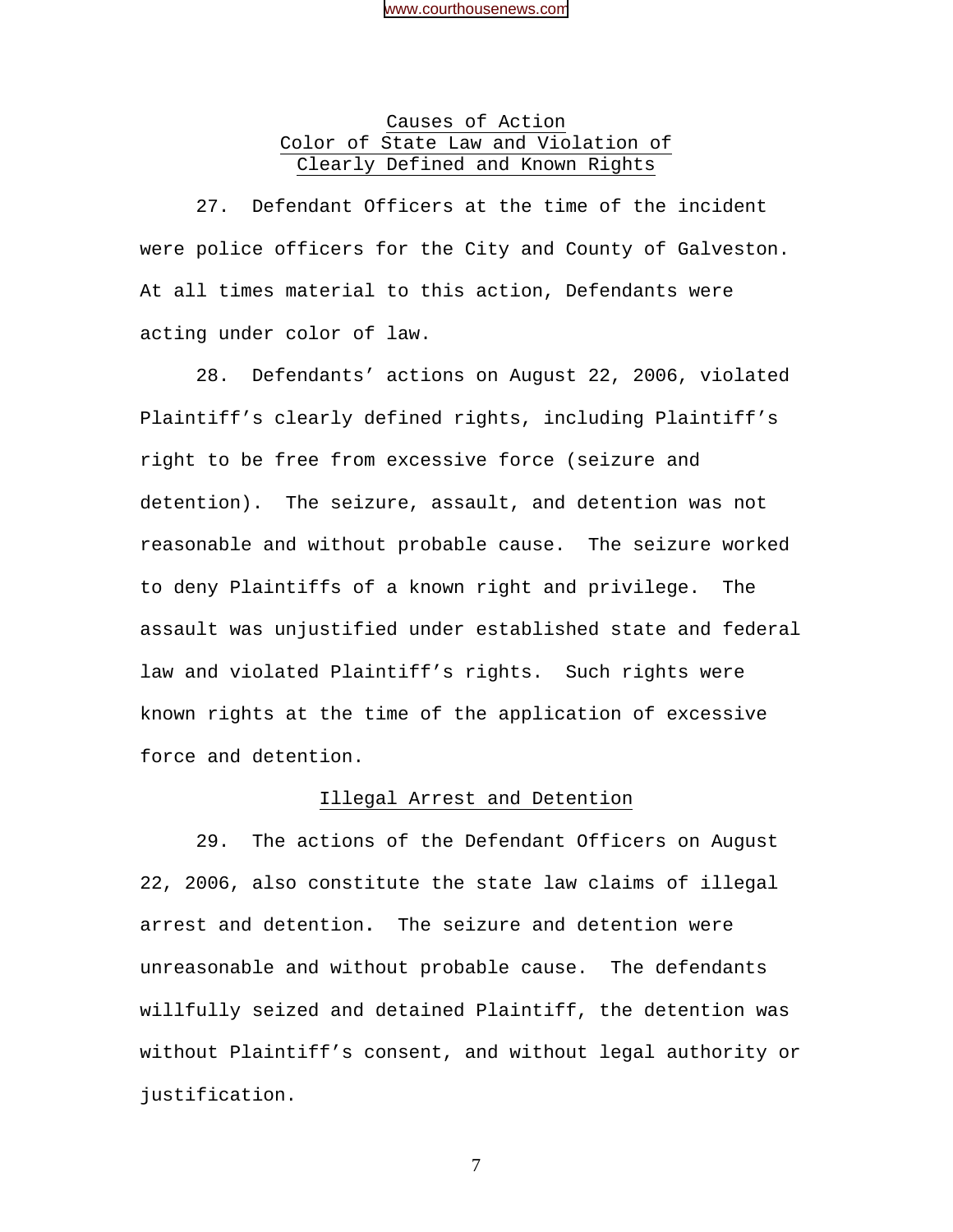30. Defendants acted intentionally or recklessly, their conduct was extreme and outrageous, their conduct was directed at Plaintiff, and their conduct caused Plaintiff physical injury and severe emotional distress.

31. The subsequent arrest of Plaintiff on September 15, 2006, at her school, was also illegal, and deprived Plaintiff of her known constitutional rights to be free from unreasonable seizure and detention. The arrest derived from the affidavit of Defendant Gomez; the affidavit contained false information was used to allow judicial intervention and justify the search, seizure and arrest.

32. The reciting conduct which occurred on August 22, 2006. The initial seizure of Plaintiff on August 22, 2006, was unreasonable and was not based on probable cause. And the affidavit and the facts recited therein did not provide probable cause to support the subsequent charges and arrest.

#### Prayer for Damages

 33. But/for the offending events in question, Plaintiff suffered injury. Plaintiff sues in the following respects, to-wit:

A. Compensatory damages (severe embarrassment,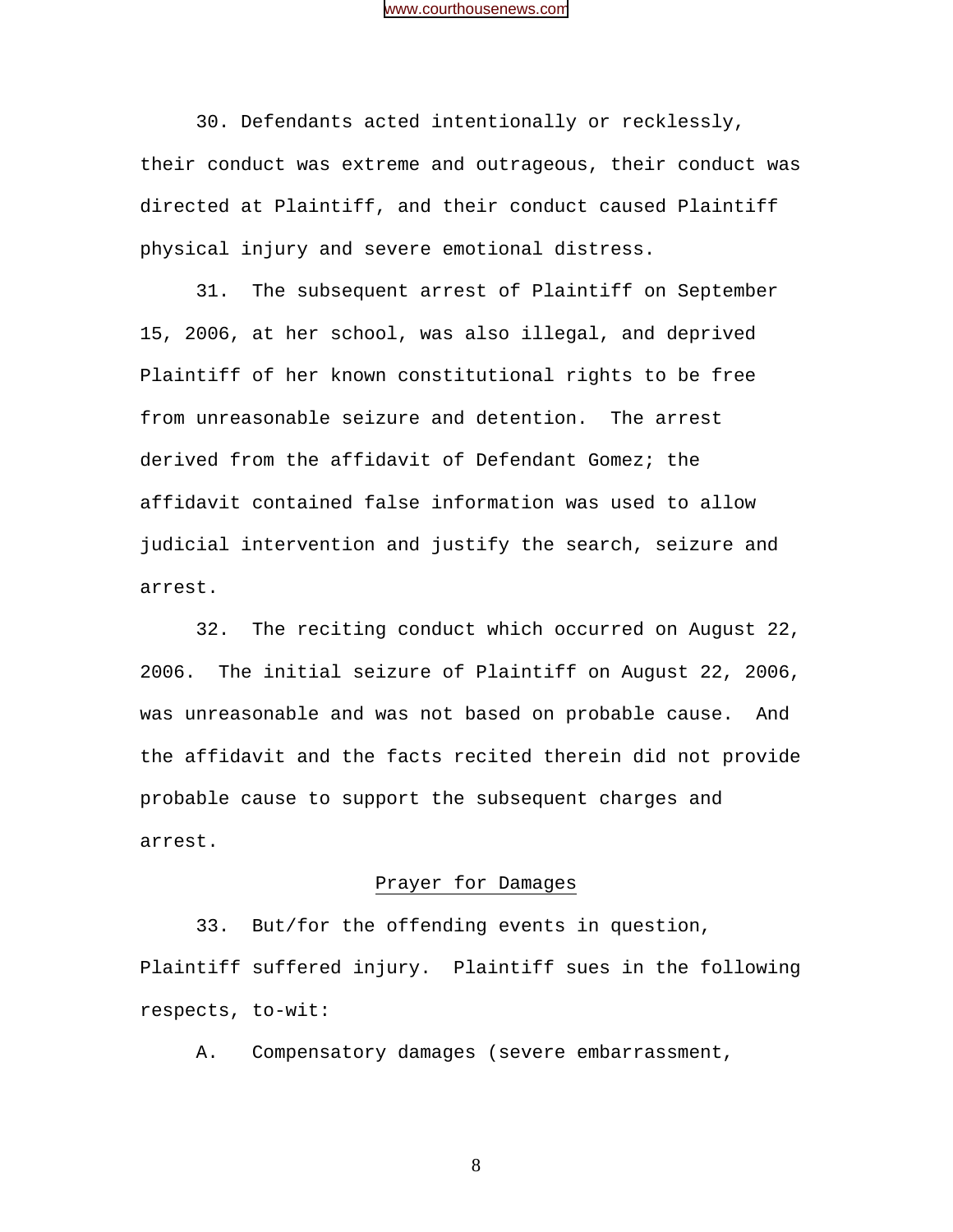fear, anxiety, loss of sleep, and emotional distress, including a diagnosis of Post-Traumatic Stress Disorder, continuing nightmares and flashbacks, loss of appetite, loss of normal functioning, and negative effect on school grades due to trouble concentrating in class, all associated with the beating suffered at the hands of the law enforcement officers);

- B. Compensation for the physical injuries suffered, including contusions to her head, abrasions, injury, and bruising to her body and appendages;
- C. Actual damages including medical bills incurred, attorneys' fees **(criminal and civil),** bonding fees and losses associated with the incident;
- D. Exemplary damages directed against Defendant(s);
- E. Pre-judgment and post-judgment interest;
- F. Reasonable and necessary attorneys' fees under 42 U.S.C. § 1988; and
- G. Costs of suit and other equitable relief to which Plaintiff may be deemed entitled under law.
- I. Declaratory judgment relief in the form of a declaration that the conduct in question violated Plaintiff's known constitutional rights and that